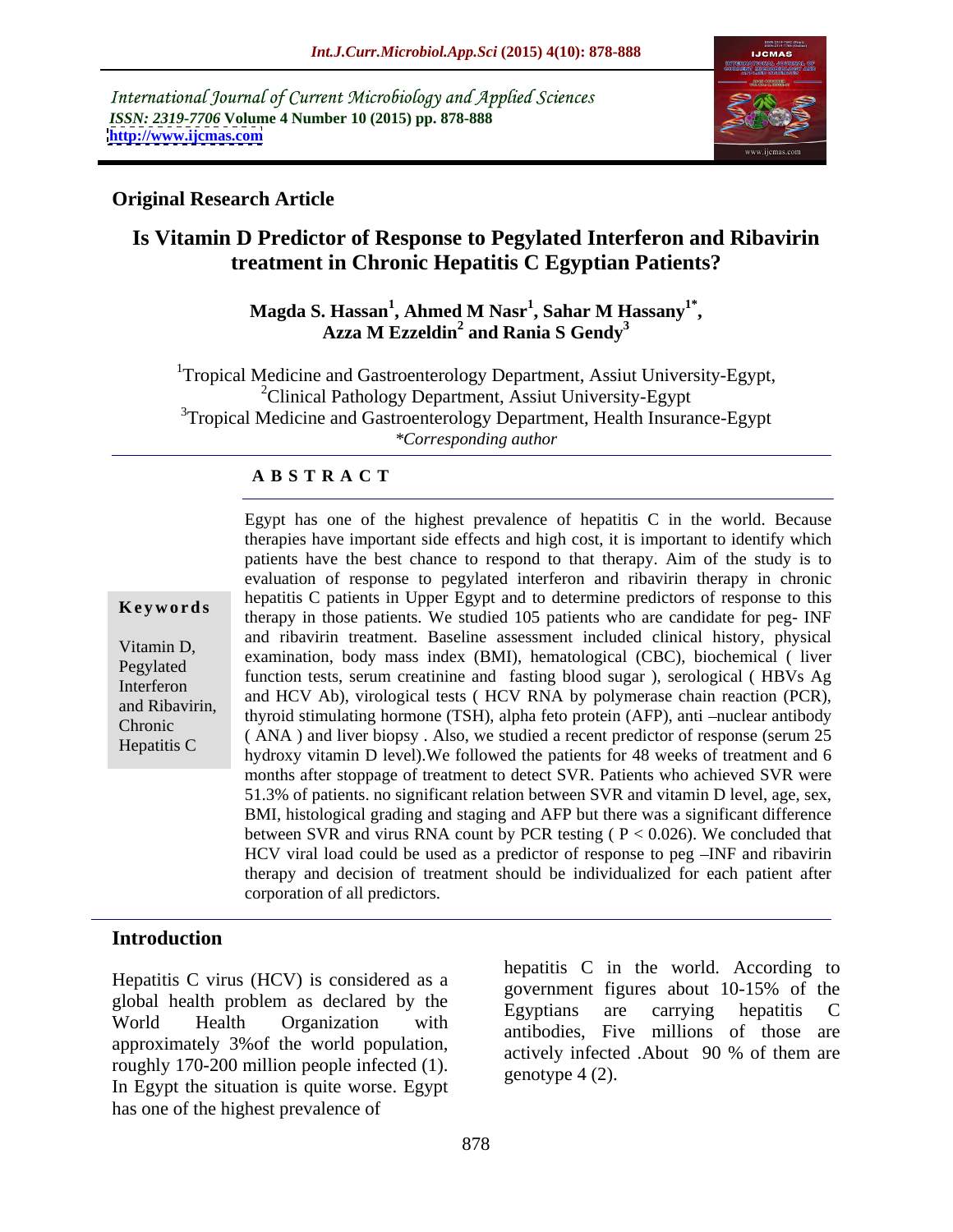therapy include improvement in histology, undetectable HCV RNA level 24 weeks after treatment withdrawal. SVR is generally

interferon and ribavirin till recently was the gold standard of treatment for chronic

side effects and the likelihood of response. Suppresses pro-inflammatory cytokines,

identify which patients have the best chance patients to antiviral therapy is of great  $/mL$  (10). interest. In general, predictors of response

genotype and lower baseline viral level (from 600,000-800,000 IU/ml or less)was

The primary goal of HCV therapy is to cure shown to be an independent predictor of infection which results in eliminating sustained virological response regardless of detectable circulating HCV after cessation genotype in numerous studies (4, 5). Disease of treatment. Secondary goals of antiviral related factors include absence of bridging quality of life and prevention of presence of advanced liver fibrosis and hepatocellular carcinoma. Sustained cirrhosis has long been recognized to be virological response (SVR) is defined as an associated with lower response rates to fibrosis or cirrhosis on liver biopsy. The interferon based therapy (6).

associated with resolution of liver disease in Host factors include age, sex, race, body patients without cirrhosis. mass index and alcohol consumption(7). Combination therapy using pegylated and important predictors of response to Insulin resistance, IP-10 and IL-B28 are new pegylated interferon therapy.

hepatitis C. However, nonresponse to this Vitamin D is a potent immune-modulator therapy is both common and associated with that favors innate immunity and cell several factors (3). differentiation (DeLuca, 2004 8). Low The recommended regimen is INF alfa-2a or ng / mL) prevent macrophages from *2b weekly injection and ribavirin at 1,000 to* initiating this innate immune response, *1,200 mg daily for 6 to 12 months.* The which may explain why African Americans, decision to initiate antiviral therapy should who are often vitamin D deficient, are more be made on an individualized basis that prone to contracting viral infections and considers severity of liver disease, co- tuberculosis than Caucasians are. Moreover, morbid conditions, the potential for serious vitamin D improves insulin sensitivity, Because these therapies have important side improves CD4 T cell hyper-responsiveness effects and high cost, it is important to (9). Vitamin D deficiency is very common to respond to that therapy. Accordingly the disease, and at least one third of them suffer ability to accurately predict the response of from severe vitamin D deficiency (< 12 ng serum levels of 25-hydroxyvitamin D (< 20 suppresses pro-inflammatory cytokines, increases anti-inflammatory cytokines, and (92%) among patients with chronic liver  $/mL$ ) (10).

are related to host (genetic, biochemical or Recently vitamin D has emerged as a new histological) and viral factors(1). predictor and studies showed that vitamin D In several studies, multivariate analysis of to pegylated interferon and ribavirin therapy baseline factors have been identified several (11) and a recent study by Nimer et al ., variables that are associated with greater 2012(12) showed that adding vitamin D to likelihood of sustained virological response pegylated interferon and ribavirin improves Viral factors include hepatitis C virus the SVR in genotypes 2 and 3 na $\square$  ve deficiency was association with nonresponse patients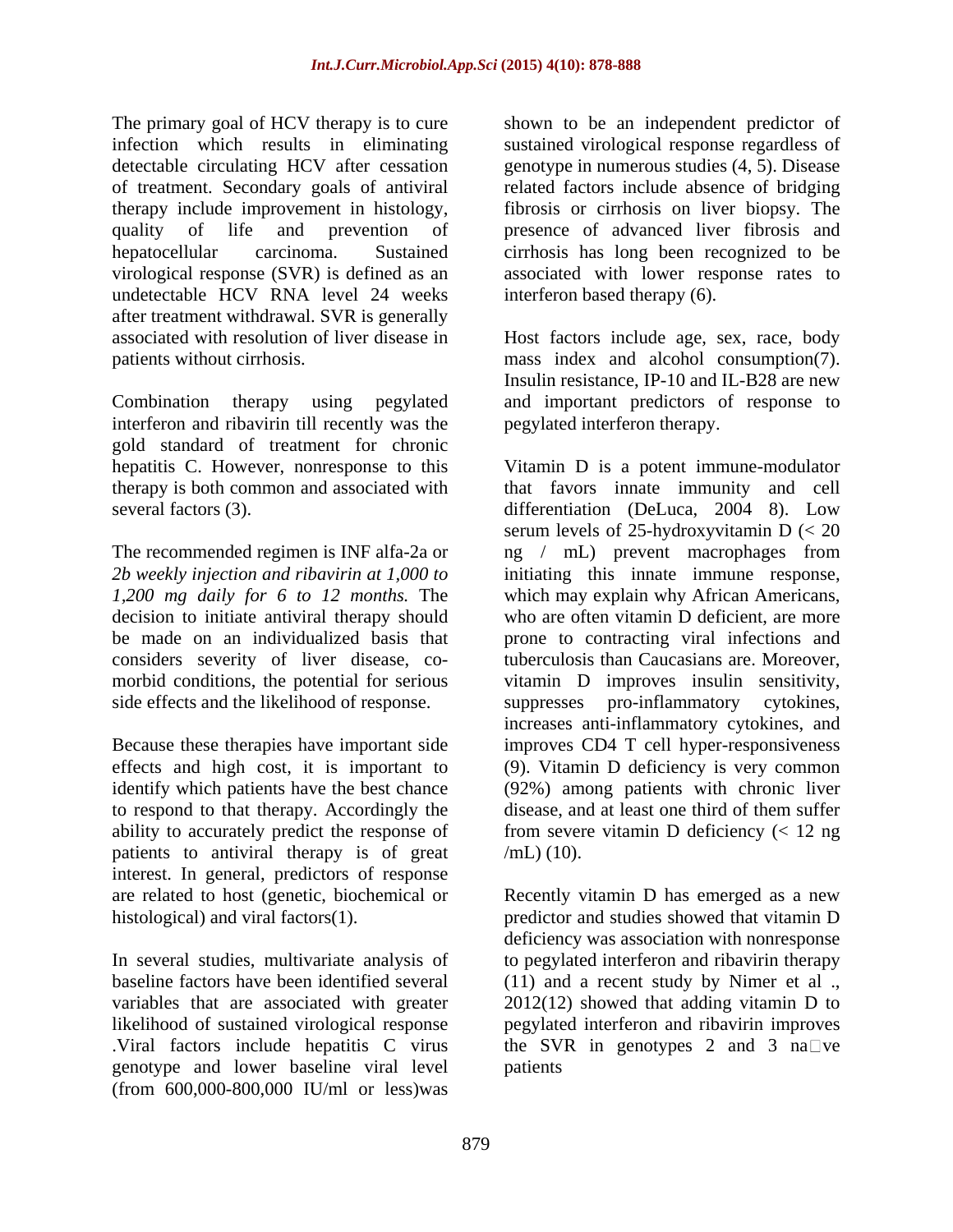Genotype 4 can be singled out as the one ORG 270 based on enzyme linked

interferon injection every week and ribavirin tablets every day. Before beginning of treatment there was a period for preliminary All included patients were classified into evaluation and laboratory tests. Baseline patient who achieve sustained virological assessment included clinical history, response and patients with non response and physical examination, body mass index analyze their virological responses in (BMI), as well as routine hematological relation to host and viral factors such as age, (CBC), biochemical (liver function tests, sex, body mass index, liver enzymes, and serum creatinine and fasting blood sugar), stage of fibrosis, vitamin D level and HCV serological (HBVsAg and HCV Ab) and virological tests ( HCV RNA by polymerase chain reaction (PCR). Other tests include Results and Discussion thyroid stimulating hormone (TSH), alpha feto protein (AFP) and anti -nuclear antibody (ANA). Also, we have studied a chronic hepatitis C (73 males and 32 recent predictor of response (serum 25 females) who fulfilled the study criteria. hydroxy vitamin D level). It was performed Finally 72 patients completed the course and by kits supplied from Orgentec lot number were included in the study .They were54

least studied among the other genotypes. immunosorbent assay. Pretreatment liver This is not surprising considering that biopsy for pathological grading and staging research is not a priority, to put it mildly, in was performed in all studied patients .The the Middle East including Egypt. From the hepatic necroinflammatory activity and previously mentioned studies it seems that stage of fibrosis in the biopsies was there is great controversy regarding the evaluated according to the METAVIR response rate and the predictors of response scoring system. Before inclusion in the to pegylated interferon with genotype 4. In study, all participants gave informed addition, it is the least studied genotype in consents and the study was approved by the comparison of other genotypes(13). local Ethics Committee of Assiut Faculty of The aim of this study to evaluate the criteria were according to the protocol of response to pegylated interferon and National Committee for Control of Viral ribavirin therapy in chronic hepatitis C Hepatitis. After an initial assessment, patients in Upper Egypt and to determine patients were treated with pegylated predictors of response of these patients to interferon (40 kD; Pegasys at a dose of 180 this therapy. µg per week or 12 KD or Pegintron at a dose **Patients and Methods** dose of 1000-1200 mg daily as per body The present study included 105 patients (73  $\geq$  25 kg-for 48 weeks. Follow up during males and 33 females) with chronic HCV treatment period (48 weeks) was done infection. Their ages ranged from 20-60 during each visit with regular blood picture years. All patients were attending the center and liver function testing and to detect any for treatment of chronic hepatitis C in Assiut complications of treatment. PCR testing was in the period between April 2013 and March done at weeks 12,24, 48 and 72 to detect 2014 every week to receive treatment of complete early viral response(EVR), End chronic HCV in the form of pegylated of-treatment viral response (ETVR) and Medicine. The inclusion and exclusion of 1.5 µ/ kg body weight) plus ribavirin at a weight-1000 mg if  $\leq 75$  kg and 1200 mg if sustained viral respone (SVR).

PCR concentration at baseline.

### **Results and Discussion**

In this study we enrolled 105 patients with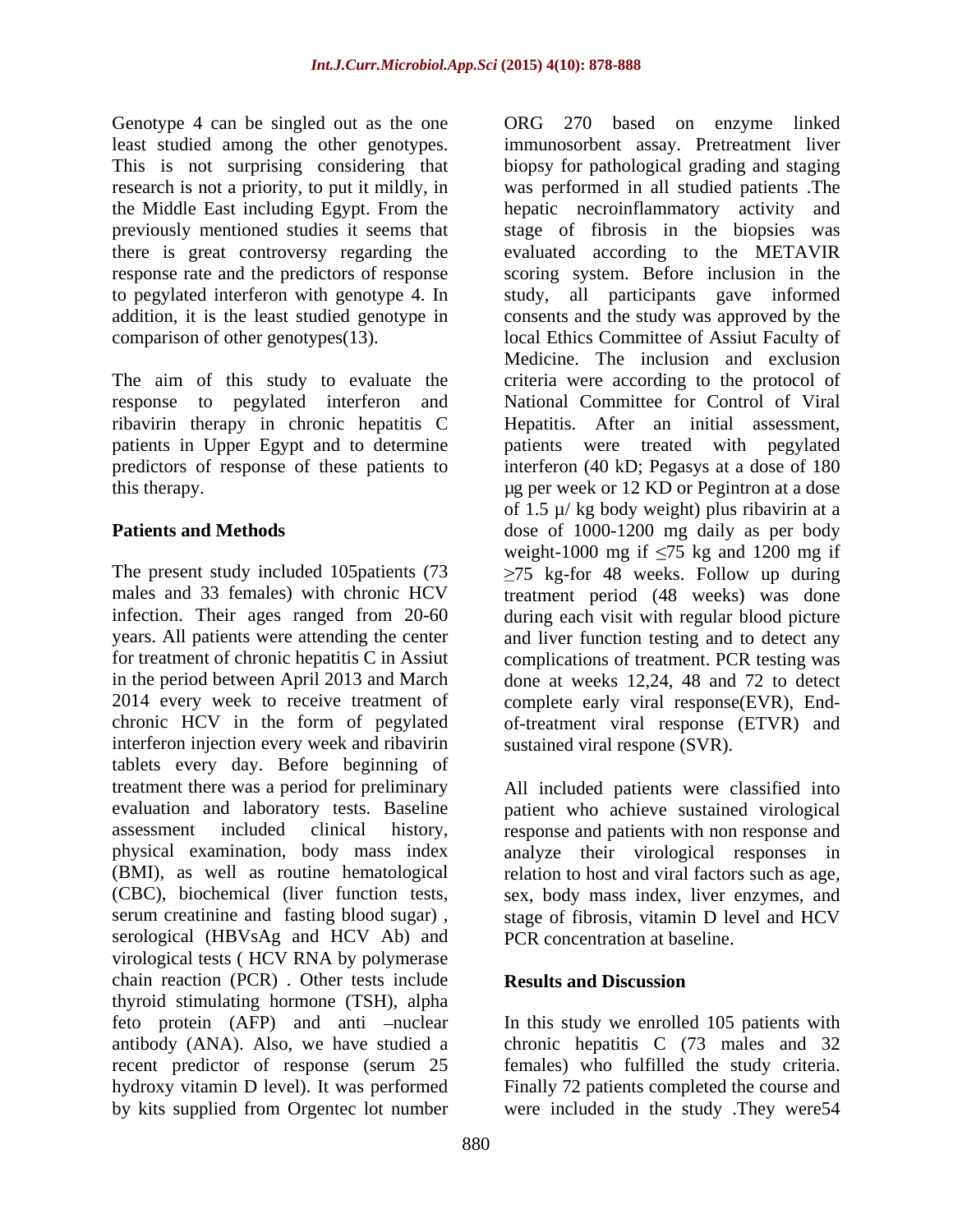(75%) males and 18 (25%)females. The age difference between vitamin D level and age, of patients ranged from 20-60 years. The sex, BMI, HCV RNA and pretreatment rest of patients failed to complete the course (stopped treatment by their selves or

Six months after the end of treatment Ibrahim et al., 2014 (14) which was 58.6 %. patients were categorized into two groups While, higher response rate (68.6%) was achieved sustained virological response (SVR). Group (2): patients who didn't achieved sustained virological response (non SVR) including non-response, breakthrough The response to INF-  $\alpha$  treatment was better and relapse in women (66.6%) than men (46.3%).This

In our study, 37 (51.4%) patients showed SVR and 35 (48.6%) patients showed non INF in women was 56.7% and in men was SVR. Those with non SVR were divided as 47.6%. females may be more compliant with 6 (8.3%) patients were non responders to therapy, 19 (26.4%) patients showed

Patients with SVR were higher in younger between SVR and BMI was found. SVR was % in male group. No significant relation between SVR and pretreatment ALT (P value =  $0.75$ , AST level (P value =  $0.17$ ) and AFP (P value=  $0.64$ ). There is significant assessed by PCR (P value  $= 0.026$ ), table 1.

The virological response was assessed in relation to Metavir system where no<br>statistically significant difference in Metavir grades and stages and SVR (P= 0.89 and

In our study, there was no statistically significant difference between vitamin D levels in those with or without SVR; also, In this study, there are no significant we found no statistically significant

grade and stage of chronic HCV (table 3, 4).

developed complications such as anemia, In the present study , SVR was achieved in granulocytopia) and the rest of them their 51.4 % of treated patients , this percentage data were not complete. was very close to SVR reported by Idrees according to their viral load status by PCR reported by Esmat et al (15). Also, nearly quantification: Group (1): patients who the same response rate (63.3%) was reported and Riazuddin (3) which was 50.5 % and Ibrahim et al ., 2014 (14) which was 58.6 %. While, higher response rate (68.6%) was by Varghese et al(16) in chronic HCV genotype 4.

> agrees with that reported by Idrees and Riazuddin(3) who found that the response to INF in women was 56.7% and in men was treatment than males.

breakthrough and 10 (13.9%) patients were The relationship between the response to  $r$ elapsers (Fig. 1).  $I\rightarrow I\rightarrow I\rightarrow \alpha$  treatment and age is controversial .In age group, but no significant relation While, Omran et al(17) and Roeder et al(18) higher in female group 66.7 % versus 46.3 were significantly younger than those with our study there was no statistically significant relation between age and SVR. reported that patients who achieved SVR were significantly younger than those with non SVR.

relation between SVR and viral load therapy. The same results were reported by statistically significant difference in Metavir significant relation between BMI and 0.41 respectively), table 2. could be explained by the narrow variations We found no statistically significant relation between the BMI and response to interferon Pattullo and his collages (19). In contrary, higher BMI was identified as a significant risk factor of non response to interferon therapy by Gheorghe et al $(20)$ . The nonresponse to interferon therapy in our study of BMI in the included patients (limited by the national protocol).

differences in baseline levels of ALT, AST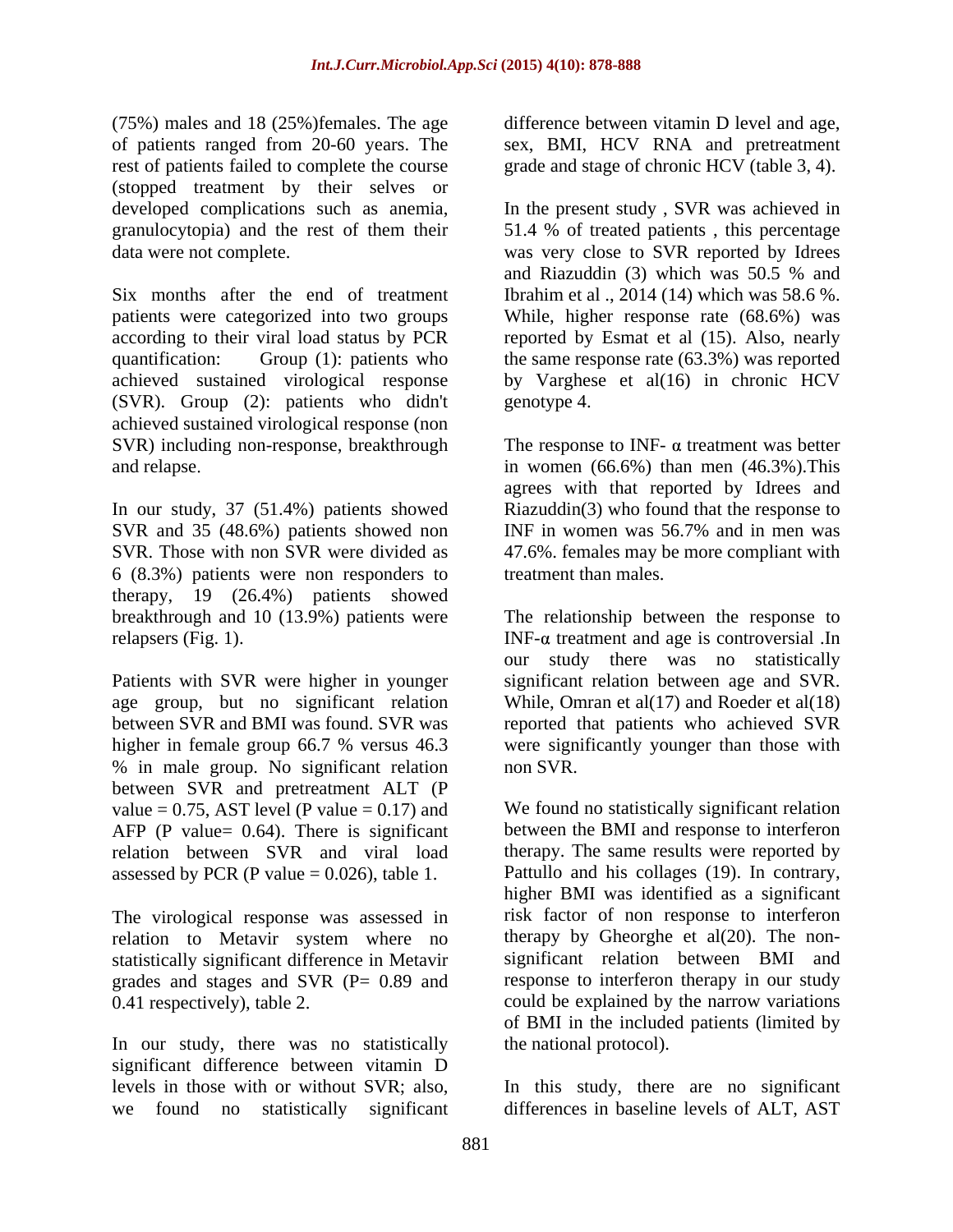David et al $(21)$  and Antonov et al  $(22)$ . Mohamed et al(23) found similar results

in patients with or without SVR. These with exception that, there was a significant results were similar to that reported by difference in AST level between responder with exception that, there was a significant difference in AST level between responder and non-responder patients.

| Table.1 Virologic<br>$1$ A $\Gamma L$<br>.<br>$\sim$ Virological response versus.<br>se versus pretreatment A<br>- VITAL .<br>71. AST. 1<br>$\alpha$ ilu $\alpha$ .<br>wu |  |
|---------------------------------------------------------------------------------------------------------------------------------------------------------------------------|--|
|                                                                                                                                                                           |  |

|                | <b>SVR</b><br>$(n=37)$    | <b>Non-SVR</b><br>$(n=35)$  | <b>P-value</b> |
|----------------|---------------------------|-----------------------------|----------------|
| ALT:           |                           |                             |                |
| $Mean \pm SD$  | $56.16 \pm 30.76$         | $52.89 \pm 23.21$           | 0.748          |
| Median (Range) | $50.0(9.0 - 183.0)$       | $48.0(17.0-101.0)$          |                |
| AST:           |                           |                             |                |
| $Mean \pm SD$  | $44.70 \pm 22.51$         | $49.46 \pm 20.15$           | 0.171          |
| Median (Range) | $44.0(14.0 - 130.0)$      | $50.0(10.0 - 100.0)$        |                |
| PCR:           |                           |                             |                |
| $Mean \pm SD$  | $597568.78 \pm 826169.02$ | $1468759.03 \pm 2856714.09$ | $0.026*$       |
| Median (Range) | 173000 (9100-3130000)     | 384000 (53000-15400000)     |                |
| AFP:           |                           |                             |                |
| $Mean \pm SD$  | $2.86 \pm 2.17$           | $3.17 \pm 2.43$             | 0.636          |
| Median (Range) | $2.5(0.3-9.8)$            | $2.8(0.4-11.1)$             |                |

**Table.2** Virological response versus grading and staging system

|                | <b>SVR</b><br>$(n=37)$ | <b>Non-SVR</b><br>$(n=35)$ | <b>P-value</b> |
|----------------|------------------------|----------------------------|----------------|
| <b>A:</b>      |                        |                            |                |
| Al(no.)        | 23                     |                            |                |
| % within A1    | 52.3%                  | 47.7%                      |                |
| $A2$ (no.)     | 10                     | 11                         | 0.893          |
| % within A2    | 47.6%                  | 52.4%                      |                |
| $A3$ (no.)     |                        |                            |                |
| % within A3    | 57.1%                  | 42.9%                      |                |
| $\mathbf{F}$ : |                        |                            |                |
| F1(no.)        | 22                     | 26                         |                |
| % within F1    | 45.8%                  | 54.2%                      |                |
| $F2$ (no.)     | 12                     |                            | 0.408          |
| % within F2    | 63.2%                  | 36.8%                      |                |
| $F3$ (no.)     |                        |                            |                |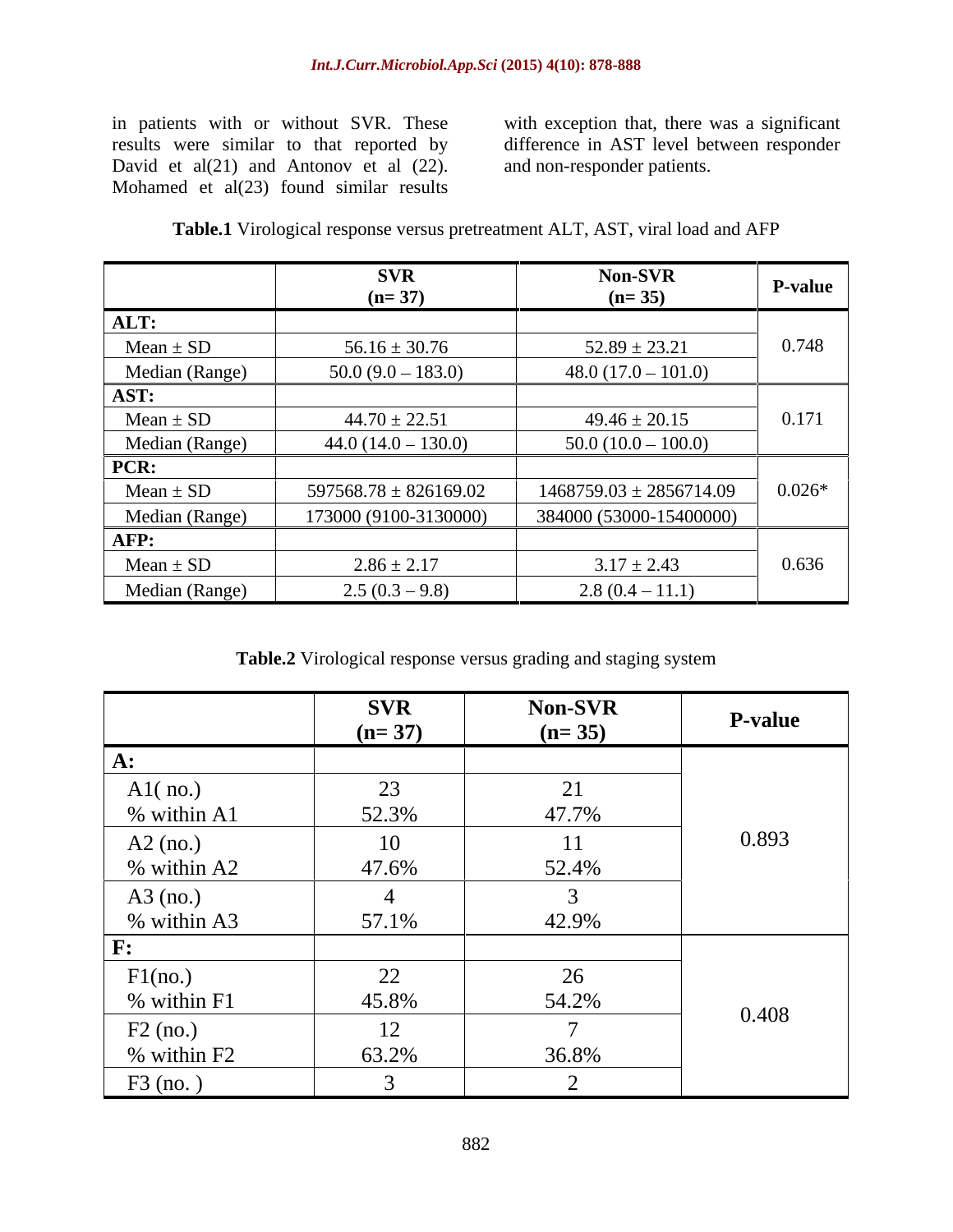### *Int.J.Curr.Microbiol.App.Sci* **(2015) 4(10): 878-888**

|--|--|--|

**Table.3** Relationship between demographic, viral load and histological variables and baseline serum 25-OH vitamin D level

|                              |                |                   | <b>Vitamin D level</b>   |                  |                         |
|------------------------------|----------------|-------------------|--------------------------|------------------|-------------------------|
|                              |                | $<$ 32            | $\geq 32$<br>(n= 28)     |                  | $\vert$ P-value $\vert$ |
|                              | $(n=44)$       |                   |                          |                  |                         |
|                              | No.            | 70                | No.                      | $\frac{1}{2}$    |                         |
| Age:                         |                |                   |                          |                  |                         |
| $Mean \pm SD$                |                | $38.50 \pm 11.35$ | $41.14 \pm 12.52$        |                  | 0.488                   |
| Range                        |                | $20.0 - 58.0$     |                          | $21.0 - 60.0$    |                         |
| Sex:                         |                |                   |                          |                  |                         |
| Male                         | 34             | 77.3              | 20                       | 71.4             | 0.577                   |
| Female                       | 10             | 22.7              |                          | 28.6             |                         |
| BMI:                         |                |                   |                          |                  |                         |
|                              |                |                   |                          |                  |                         |
| $Mean \pm SD$                |                | $25.91 \pm 3.59$  |                          | $25.94 \pm 2.90$ | 0.922                   |
| Range                        |                | $17.0 - 35.5$     |                          | $22.2 - 30.8$    |                         |
| <b>HCV RNA:</b>              |                |                   |                          |                  |                         |
| $Mean \pm SD$                |                | 701787.4±887909.9 | 1522784.5±3163780.3      |                  | 0.335                   |
| Range                        | 9100 - 3850000 |                   |                          | 40000 - 15400000 |                         |
| <b>Pretreatment grading:</b> |                |                   |                          |                  |                         |
|                              |                |                   |                          |                  |                         |
| A1                           | 25             | 56.8              | 19                       | 67.9             | 0.629                   |
| A2                           | 14             | 31.8              | $\overline{\phantom{0}}$ | 25.0             |                         |
| A3                           | $\sim$ 5       | 11.4              | $\bigcap$                | 7.1              |                         |
| <b>Pretreatment staging:</b> |                |                   |                          |                  |                         |
| F1                           | 30             | 68.2              | 18                       | 64.3             |                         |
| F2                           | 10             | 22.7              | $\Omega$                 | 32.1             | 0.505                   |
|                              |                |                   |                          |                  |                         |
| F3                           | $+$            | 9.1               |                          | 3.6              |                         |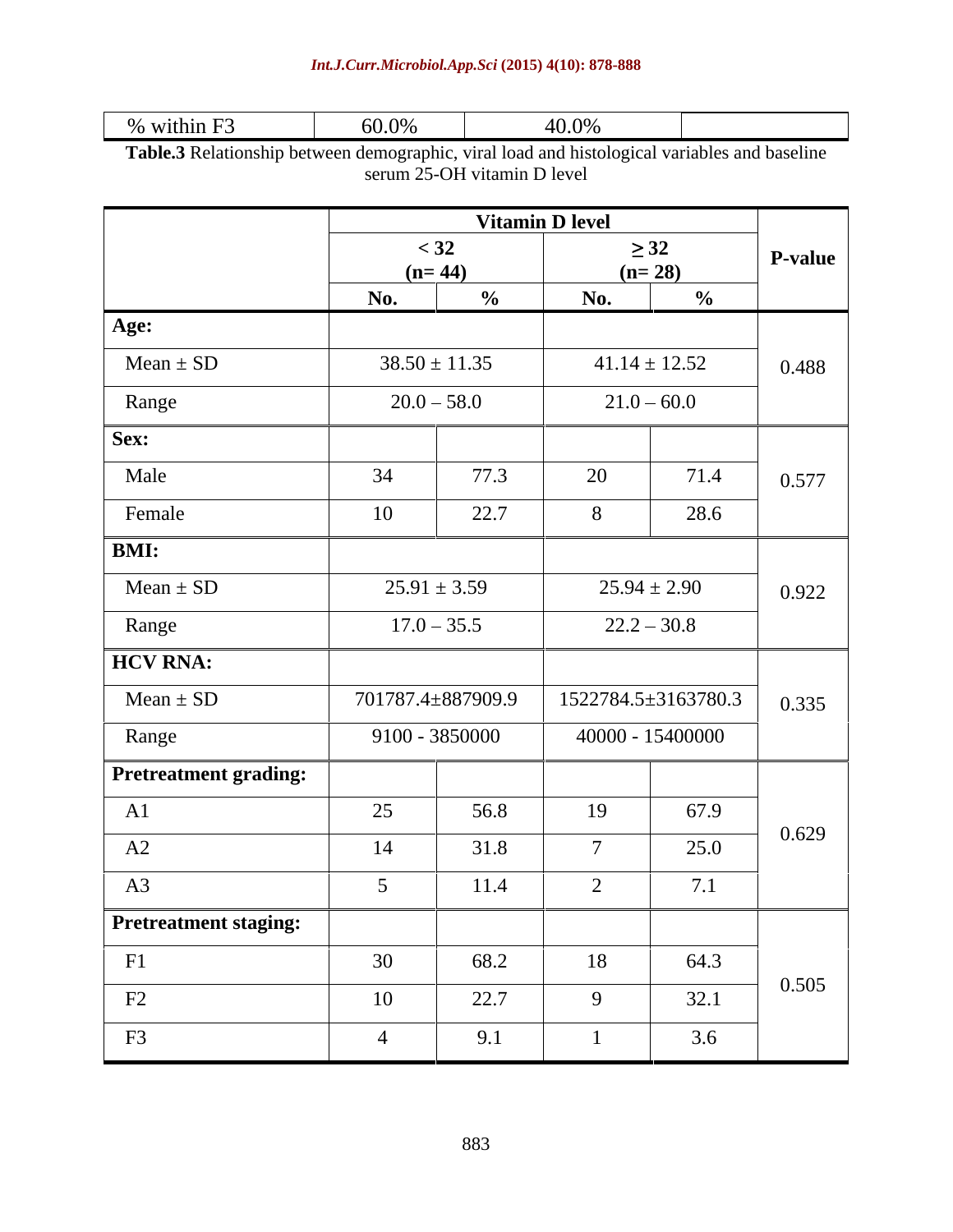*Int.J.Curr.Microbiol.App.Sci* **(2015) 4(10): 878-888**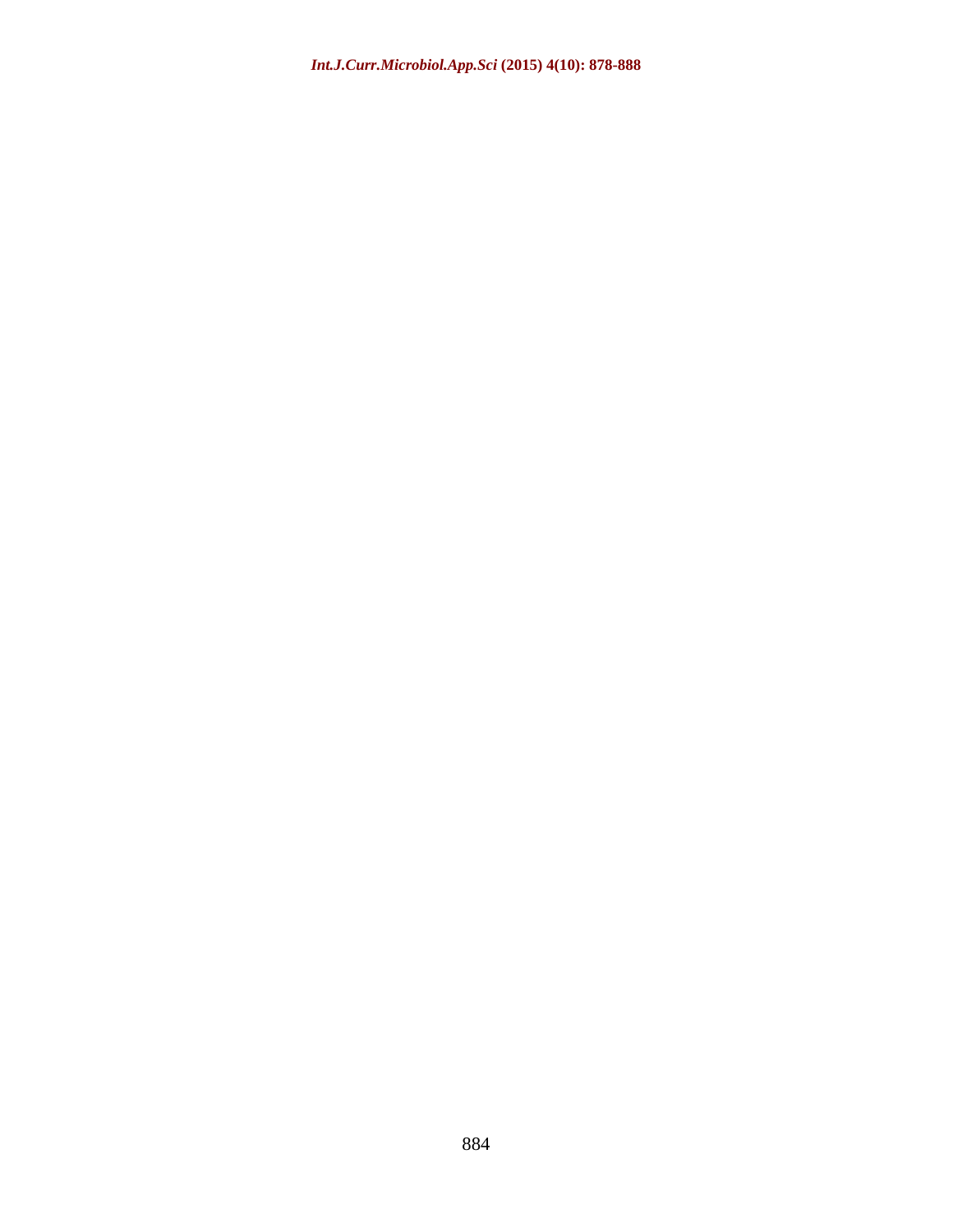|                                        |                                 | <b>Vitamin D level</b> |                |                       |                |
|----------------------------------------|---------------------------------|------------------------|----------------|-----------------------|----------------|
|                                        |                                 | $<$ 32<br>$(n=44)$     |                | $\geq$ 32<br>$(n=28)$ | <b>P-value</b> |
|                                        | No.                             | $\gamma_0$             | $\mathbf{No.}$ | $\frac{0}{0}$         |                |
| Complete early viral response          | $\overline{11}$<br>ᆉ            | 93.2                   |                | 25   89.3             | 0.884          |
| <b>End of treatment viral response</b> |                                 | 65.9                   | 18             | 64.3                  | 0.888          |
| <b>Sustained viral response</b>        | 24                              | 54.5                   | 13             | 46.4                  | 0.502          |
| Non-responders                         |                                 | 6.8                    |                | 10.7                  | 0.884          |
| Breakthrough                           | 12 <sup>1</sup><br>$\mathbf{L}$ | 27.3                   |                | 125.0                 | 0.831          |
| <b>Relapses</b>                        | $\mathcal{L}$                   | 11.4                   | $\sim$         |                       | 17.9 0.669     |

**Table.4** Relation of different treatment responses to vitamin D level in all studied patients

**Figure.1** Variable responses to INF therapy

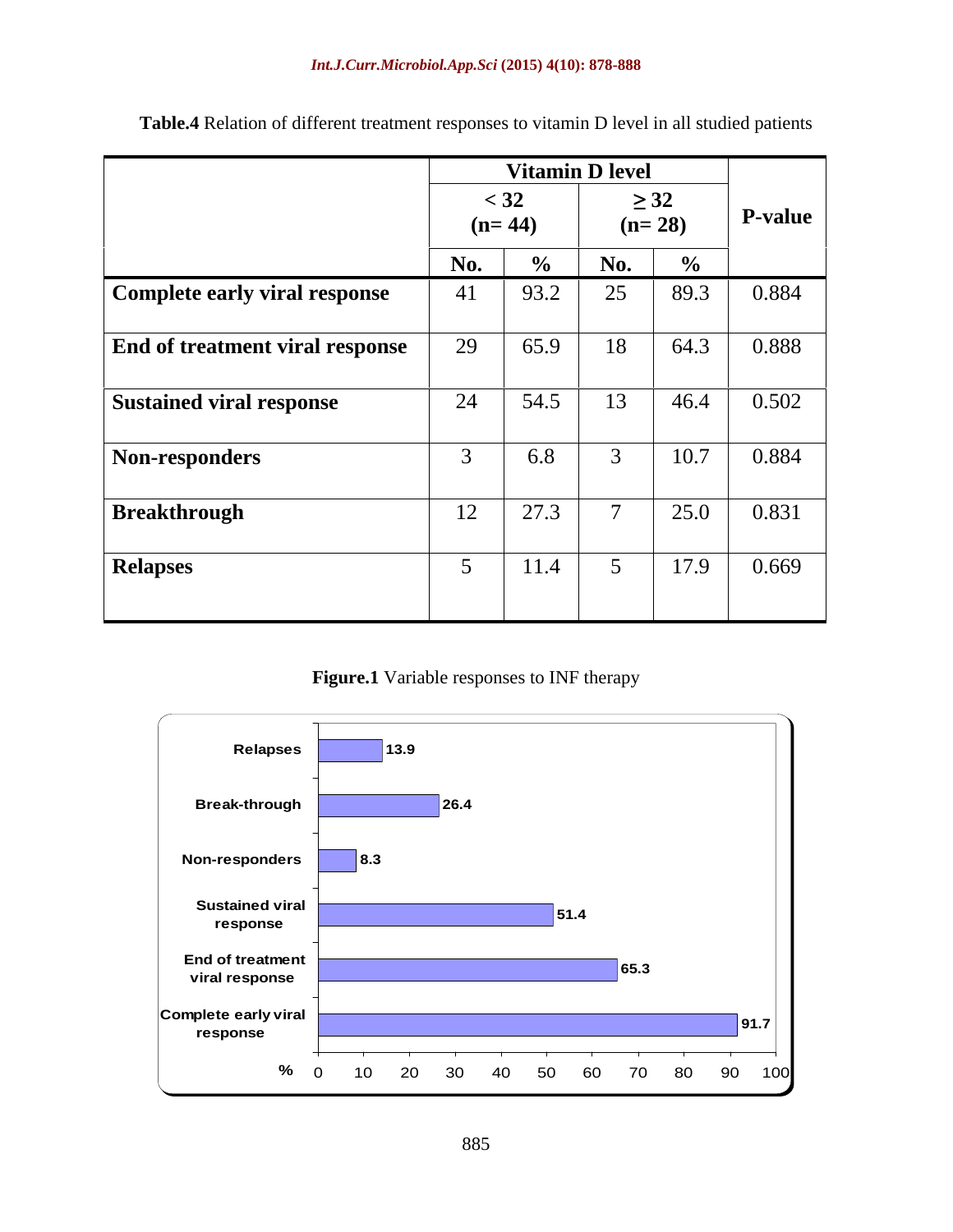in HCV RNA level by PCR in patients with or without SVR. In agree with our results, patients with a pretreatment viral load less (performed on 50 Egyptian patients) collages (2) found lower SVR among genotype 4 infected patients with high viral

to interferon therapy. This is in agreement by the fact that the grade of inflammation response in the form of increased level of

Beside the above mentioned parameters additional predictor of SVR, whereas low pretreatment (levels of 25-OH-Vitamin D3 about 50 % which is low This raises the pretreatment concentration of vitamin D is not always capable of predicting treatment<br>outcome in chronic HCV infection (29).In In contrary to our results Petta and his collages (30) have retrospectively analyzed

In our study, there is significant difference a cohort of 167 patients treated with peg-Hadziyannis et al(24) and Xie et al (25) vitamin D serum levels and failure to found that low viral concentration was achieve SVR. A study by Nimer et al(12) associated with clearance of the virus. The found the same findings. At study in Egypt SVR rate was considerably higher in by Mohamed and his collages (31) than 800.000 IU/ml. Derbala and his concluded that Vitamin D deficiency load.In contrary to our results, Hu et al(26) agreement of our results, a recent study by found SVR among patients with higher viral Kitson et al(32) also found that the baseline load. 25(OH)D level is not associated with SVR We found statistically insignificant relation HCV infection , regardless of genotype and between grade of hepatic inflammation any effect of vitamin D supplementation on (byMetavir's scoring system) and response SVR is yet to be definitively determined. with Faisal et al(27). This can be explained studies in the literature evaluating vitamin D correlates with the underlying immune and colleges (33) evaluated 100 persons cytokines such as TNF  $\alpha$ , INF  $\gamma$  and IL2 difference in mean vitamin D levels in those which are responsible for hepatic with and without cirrhosis. In our study we inflammation. In disagreement to our results found no statistically significant difference Lee et al(28) found that SVR is significantly between vitamin D level and age, sex, BMI, related to Metavir score for grading of HCV RNA level, pretreatment grading and chronic HCV. staging of chronic HCV. This is against that interferon and ribavirin for hepatitis C, and detected an association between lower (performed on 50 Egyptian patients) predicts an unfavorable response interferon-based treatment of HCV. to PEG-IFN plus RBV therapy in chronic Our findings are supported by several levels in chronic viral liver disease. Duarte with chronic hepatitis C and found no reported by Petta et al (30).

many studies suggested vitamin D as an In conclusion, SVR to pegylated IFN and (25(OH) D3)(< 32 ng/ml) is associated with importance of detecting predictors of significantly low responsiveness to antiviral response to this treatment. Low pretreatment therapy (11). However, on the other side, viral load was significantly associated with recent findings also indicate that the SVR. Vitamin D level was not significantly outcome in chronic HCV infection (29).In corporation of all predictors in each patient. our study we found no statistically Also, we must study vitamin D level and significant relation between vitamin D level other studied predictors as predictor of in the serum and SVR to interferon therapy. response with the new direct acting antiviral ribavirin therapy in Egyptian patients (G4) is about 50 % which is low .This raises the associated with SVR. Treatment should be initiated on individualized basis after drugs (DAADs) in our patients.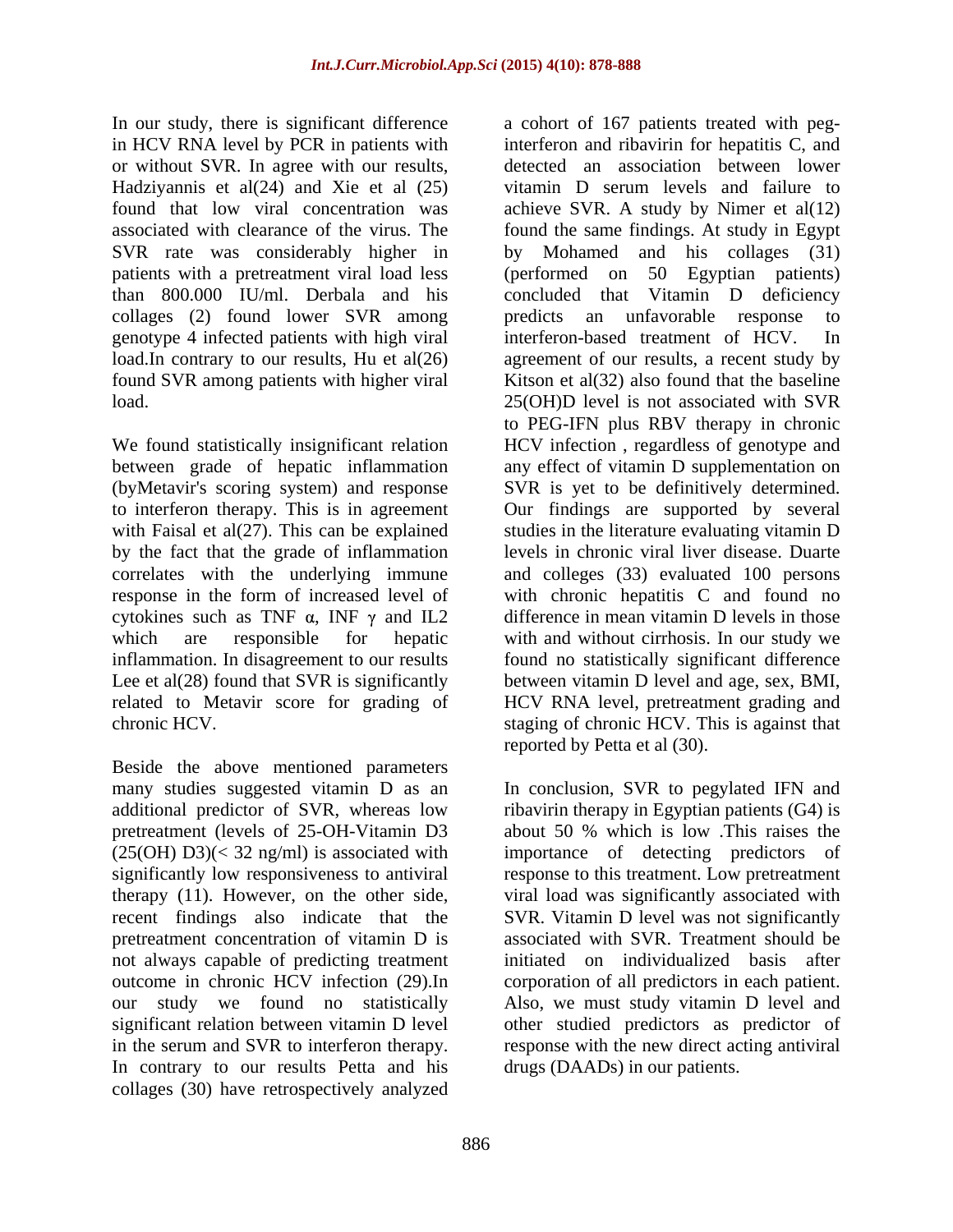- 1. Samuel, S., Lee and Ayman A. Abdo Antimicrobial Chemotherapy; 51:
- 2. Derbala M, Amer A, Bener A, et al. 10. ArtehJ,Narra S and Nair S. (2010): Egyptian patients with genotype 4 55:2624-2628.
- 3. Idrees M and Riazuddin (2009): A study ribavirin therapy in naïve chronic C. AntivirTher. 17: 823–31.
- 4. Berg T, Wager VM, Nasser S and etal
- 5. ZeuzemS,ButiM,FerenciP, et al (2006): Efficacy of 24 weekshepatitis C
- 6. PoynardT,McHutchisonJ, Goodman Z, et "combination interferon alfa -2a plus ribavirin regimen possible for the first line treatment in patients with 104.
- 7. Shiffman ML, Suter F, Bacon BR and et
- 2a and ribavirin for 16 or 24 weeks in HCV Med;357:124-134.
- 

**Reference Example 3 Physiologic features and functions of physiologic features** and functions of vitamin D. Am J ClinNutr.; 80:1689S-1696S.

- (2003): Predicting antiviral treatment 9. Alvarez JA and Ashraf A (2010): Role of response in chronic hepatitis C: how vitamin D in insulin secretion and accurate and how soon? Journal of 487-491. insulin;2010:351385. vitamin D in insulin secretion and insulin sensitivity for glucose homeostasis .Int. J. Endocrinol. and
- (2005): Pegylated interferon alpha 2b Prevalence of vitamin D deficiency in combination with ribavirin in in the in chronic liver disease. Dig Dis Sci.; 55:2624 2628.
- chronic hepatitis. Journal of Viral 11. PettaS, Ferraro D, Camma C and et al Hepatitis, 12 (4): 380-5 (2012): Vitamin D levels and IL28B of best predictors for sustained virological response to standard of response to interferon alpha plus care in genotype 1 chronic hepatitis (2012): Vitamin D levels and IL28B polymorphisms are related to rapid C. AntivirTher. 17: 823–31.
- hepatitis C patients. BMC 12. Nimer A and AbuMouch S (2012): Gastroenterol; 9-15. Vitamin D improves viral response (2006): Extended treatment duration patients' .World J. Gastroenterol. 28; for hepatitis C virus type1:  $18(8): 800-805$ . in hepatitis C genotype 2-3 naïve  $18(8)$ : 800-805.
- comparing 48 versus 72 weeks of 13. Kamal S.M,Elkamay S, Shardell MD, et pegylated interferon alfa 2a plus al (2007):Pegylated Interferon 2b ribavirin. Gastroenterol;130: 1086- plus ribavirin in patients with 1097. genotype 4 chronic hepatitis C: The role of rapid and early virological response. Hepato;46: 1732-1740.
- infected with genotype 1 and low 14. Ibrahim GH, Khalil FA, ElabaseriTB pretreatment viremia. J Hepatol ; 44: and et al (2014): Impact of 97-103. interleukin -28B gene polymorphism al (2000): Is an "a la carte infected with hepatitis C virus interleukin -28B gene polymorphism (rs 12979860) on Egyptian patients genotype 4. Eastern Mediterranean Health Journal; 19 Suppl. 3: S 98- S 104.
- chronic hepatitis C ?The 15. Esmat G, Elraziky M, Elsharkawy A and ALGOVIRC Project Group.Hepatol. et al., (2014): Impact of vitamin D ; 31: 211-218. al (2007):Peginterferonalfa- hepatitis C genotype 4 patients genotype 2 or 3. N Engl J et al., (2014): Impact of vitamin D supplementation on sustained virological response in chronic treated by pegylated interferon /ribavirin. Journal of interferon and cytokine research.
- 8.De Luca HF (2004): Overview of general 16. Varghese R, Al-Khaldi J, Asher H and et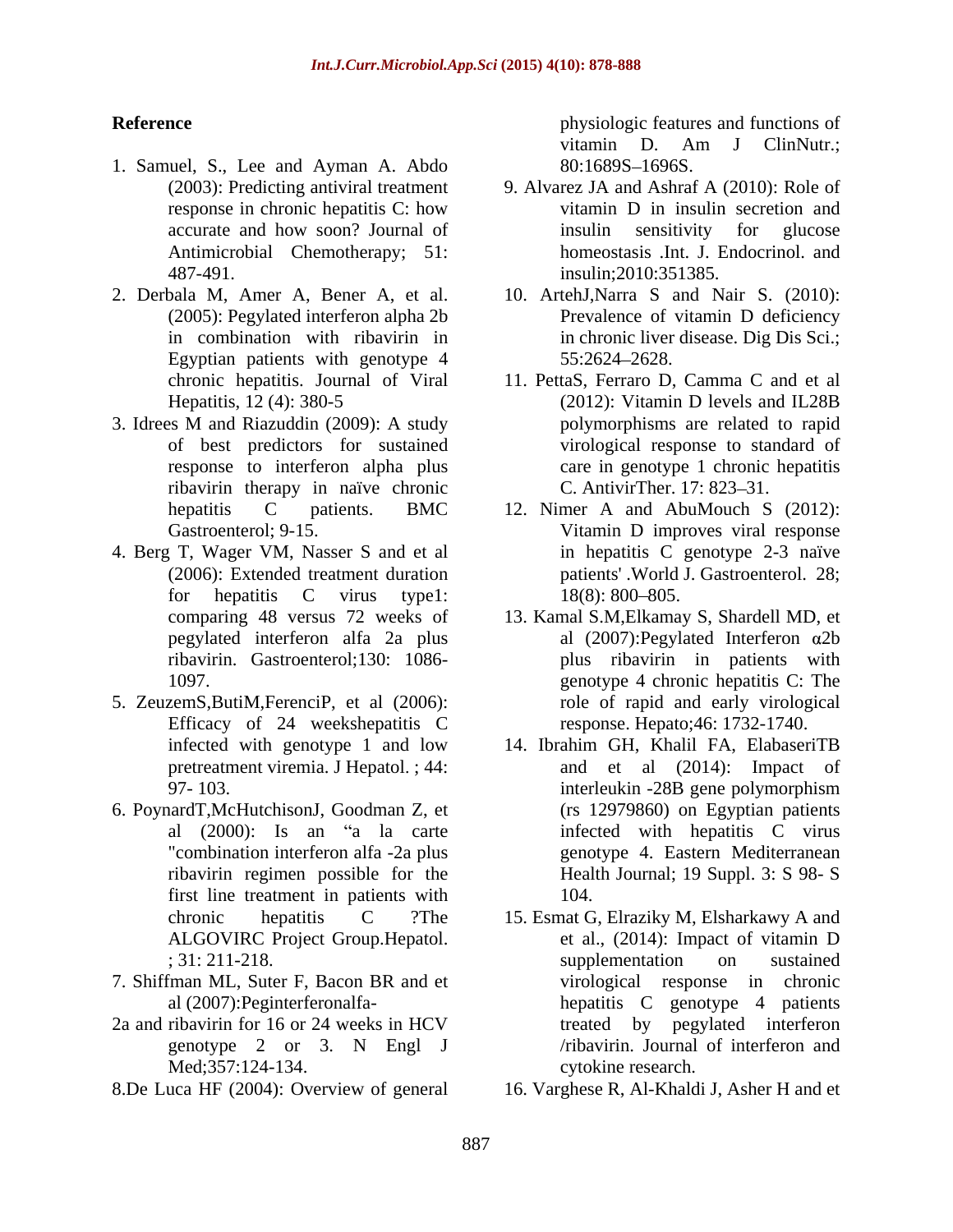al (2009): Treatment of chronic hepatitis C genotype 4 with ribavirin in patients with chronic peginterferon alpha -2a plus ribavirin hepatitis C genotype 1. Journal of Hepato- gastroenterology; 56 (89): IMAB-Annual Proceeding

- 17. Omran MH, Fotouh BE, Youssef SS and 23. Mohamed A, Amin M, Ragab M and et virus infection .World Journal of
- 18. Roeder C, Jordan S, Schulze ZurWiesch peginterferonalfa -2a/ ribavirin in
- 19. Pattullo V, Ravindran NC, Mazzulli T and et al (2010):Pegylated interferon ribavirin dosing negate the influence
- 20. Gheorghe L, Iacob S, Sporea I and et al regimen of peg -INF alpha 2bribavirin in real life healthcare
- 21. David J, RajasekarA, Daniel HD and et
- 22. Antonov K,Jelev D, Ivanova A and et al

218- 22. (ScientificPapers); 17. pegylated interferon alpha and IMAB-Annual Proceeding

- et al (2013): Association between al (2014): Protein kinase expression low molecular polypeptide 7 single as a predictive factor for interferon nucleotide polymorphism and response in chronic hepatitis C response to therapy in hepatitis C response in chronic hepatitis C patients. Journal of Advanced Research; 5: 117-23.
- Hepatology ; 5(3) :97-103 . 24. Hadziyannis SJ, Sette H Jr, Morgan T, et J and et al (2014): Age related ribavirin combination therapy in differences in response to chronic hepatitis C. Ann Intern Med; al (2004):Peginterferon alfa-2a and 140: 346-355.
- patients with chronic hepatitis C infection .World Journal of Gastro- and et al (2000):Peginterferonalfa enterology .20 (31): 1098-93. 2a in patients with chronic hepatitis HeathcoteEJ,ShiffmanML,Cooksley WG C and cirrhosis. The England Journal of Medicine; 343 (23): 1673- 83 .
- plus optimized weight based 25. Xie Y, Xu DZ, LU ZM and et al (2005): of weight and body mass index on response to interferon treatment in early viral kinetics and sustained patients with chronic hepatitis C: a virological response in chronic randomized, open and multicenter hepatitis C. Journal of viral hepatitis; controlled trial .Hepatobiliary and 17 (12):834-8. Pancreatic diseases international; 25. Xie Y, Xu DZ, LU ZM and et al (2005): Predictive factors for sustained 4(2): 213-9.
- (2007): Efficacy, tolerability and 26. Hu KQ, Vierling JM and Redeker AG predictive factors for early and (2001): Viral host and interferon sustained virologic response in related factors modulating the effect patients treated weight based dosing of interferon therapy for hepatitis C 26. Hu KQ, Vierling JM and Redeker AG virus infection. Journal of viral Hepatitis; 8 (1): 1-18.
- setting . Journal of Gastroenterology 27. Faisal A, Zytoon A, Gad Alla A and et and Liver Disease; 16 (1): 23-9.  $al(2013)$ : Predictors of early al (2010): Infection with hepatitis C C to combination therapy with genotype 3 experience of a tertiary pegylated interferon plus ribavirin health care centre in south India. Indian Journal of Medicine Research; 1: 54-60. al(2013): Predictors of early virological response of viral hepatitis .American Journal of Clinical
- MedicalMicrobiology; 28(2): 155-7. 28. Lee SS, Heathcote EJ, Reddy KR and et (2011): Predictors of sustained early predictability of sustained viral virological response (SVR) to response with peg -interferon alfa al (2002): Prognostic factors and